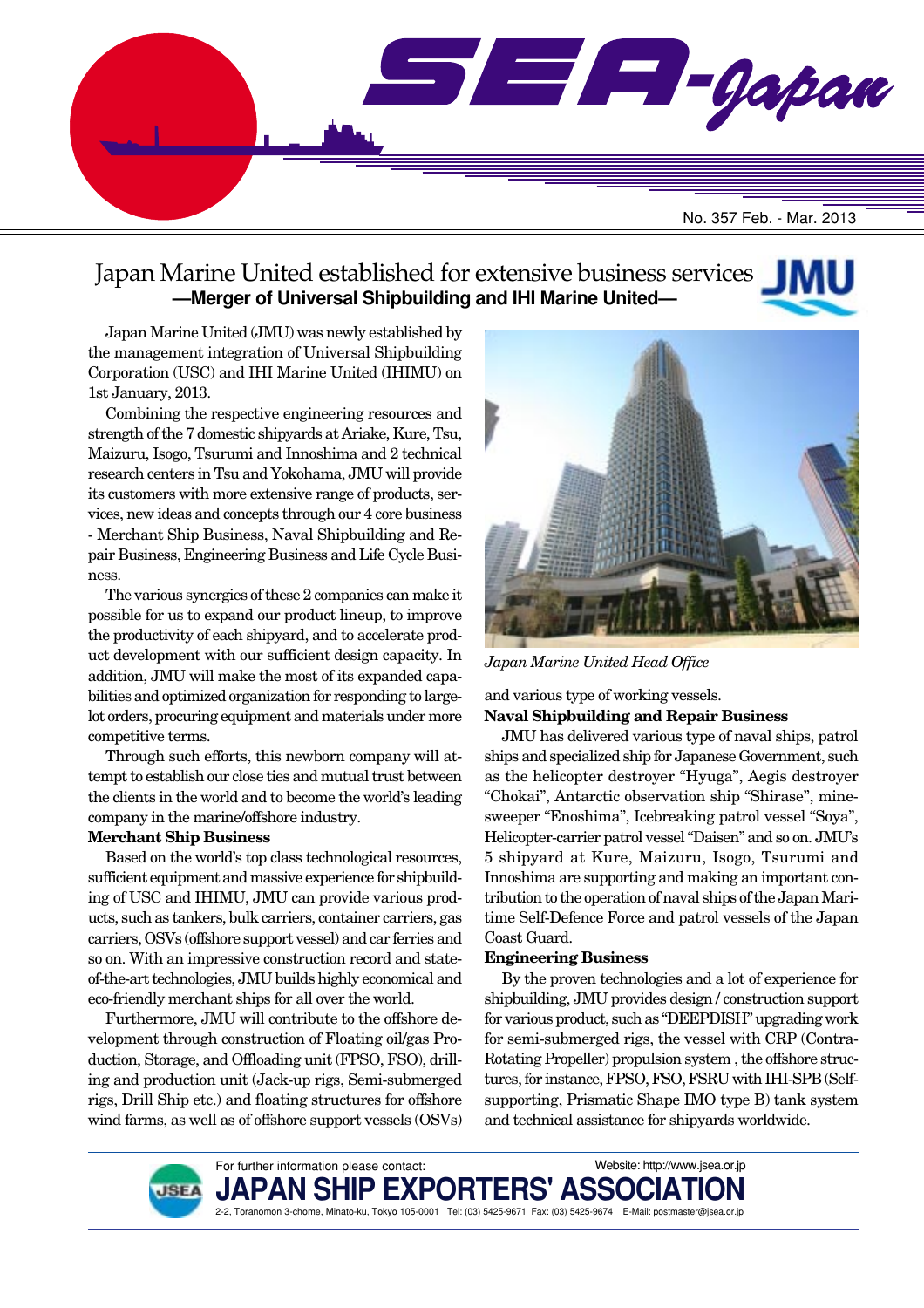#### **No. 357 Feb.- Mar. Page 2**

#### **Life Cycle Business**

JMU's global service network enable us to provide one-stop service wherever in the world to meet ship owner/operator's requirement, which includes drydock repairs, conversion





engineering and works (i.e., retrofit work for ballast water management system), running repairs, ship doctor service with information management system (ADMAX, Sea-Navi) and spare parts supply.



*Arike Shipyard Kure Shipyard*



*Yokoha Shipyard Isogo Works Yokohama Shipyard Tsurumi*



*Tsu Shpyard*



*Maizuru Shipyard*



*Works Innoshima Works*

## MHI completes 83,000m<sup>3</sup>-type LPG carrier, ASTOMOS EARTH

Mitsubishi Heavy Industries, Ltd. (MHI) completed construction of the ASTOMOS EARTH (HN: 2283), an LPG carrier with a tank capacity of 83,426m3 , and delivered the vessel to Astomos Energy Corporation at the Nagasaki Shipyard & Machinery Works on August 31, 2012. This vessel is the first of the MHI third-generation LPGC, which was developed, based on the MHI first and second generation LPGC series having many delivery records (49 vessels).

This new LPGC has been designed with the concept of environmentally friendly, easy and flexible operation and maintenance and high reliability as main features.

Higher propulsive performance having less vibration compared with conventional LPGC was achieved by the sophisticated hull form, optimum design of propeller and Mitsubishi-Reaction fin. Furthermore, the main engine complies with  $NO<sub>x</sub>$  limitation Tier II, and low sulfur fuel can be used to comply with  $SO_x$  limitation of SECA (SOx Emission Control Area).

Various improvements are adopted for efficient and flexible cargo opera-



tion such as the increase in the unloading rate by auxiliary cargo pumps, elimination of loading restriction, cargo manifold arrangement to be fitted to various terminals, etc. In addition, the unbalanced cargo capacity is allocated to each cargo tanks to achieve the flexible cargo transportation.

Higher reliability was achieved by IMO IGC-code type B independent tank newly developed based on the feedback from long experience, design expertise accumulated through construction of MOSS type LNG carriers and the state-of-the-art structural analysis system MHI-DILAM (Direct Loading Analysis Method).

Principal Particulars

L (o.a.) x L (b.p.) x B x D x d: 230.0m x 219.0m x 36.6m x 21.65m x 11.575m Gross tonnage: 47,950

| Cargo tank capacity: | 83,426m <sup>3</sup>                   |
|----------------------|----------------------------------------|
|                      | Main engine: MITSUBISHI UE-            |
|                      | $7\textrm{UEC60LS}$ II doesel x 1 unit |
| Output:              | 13,000kW x 100min <sup>-1</sup>        |
| Speed, service:      | 17.0kt                                 |
| Classification:      | NK                                     |
|                      |                                        |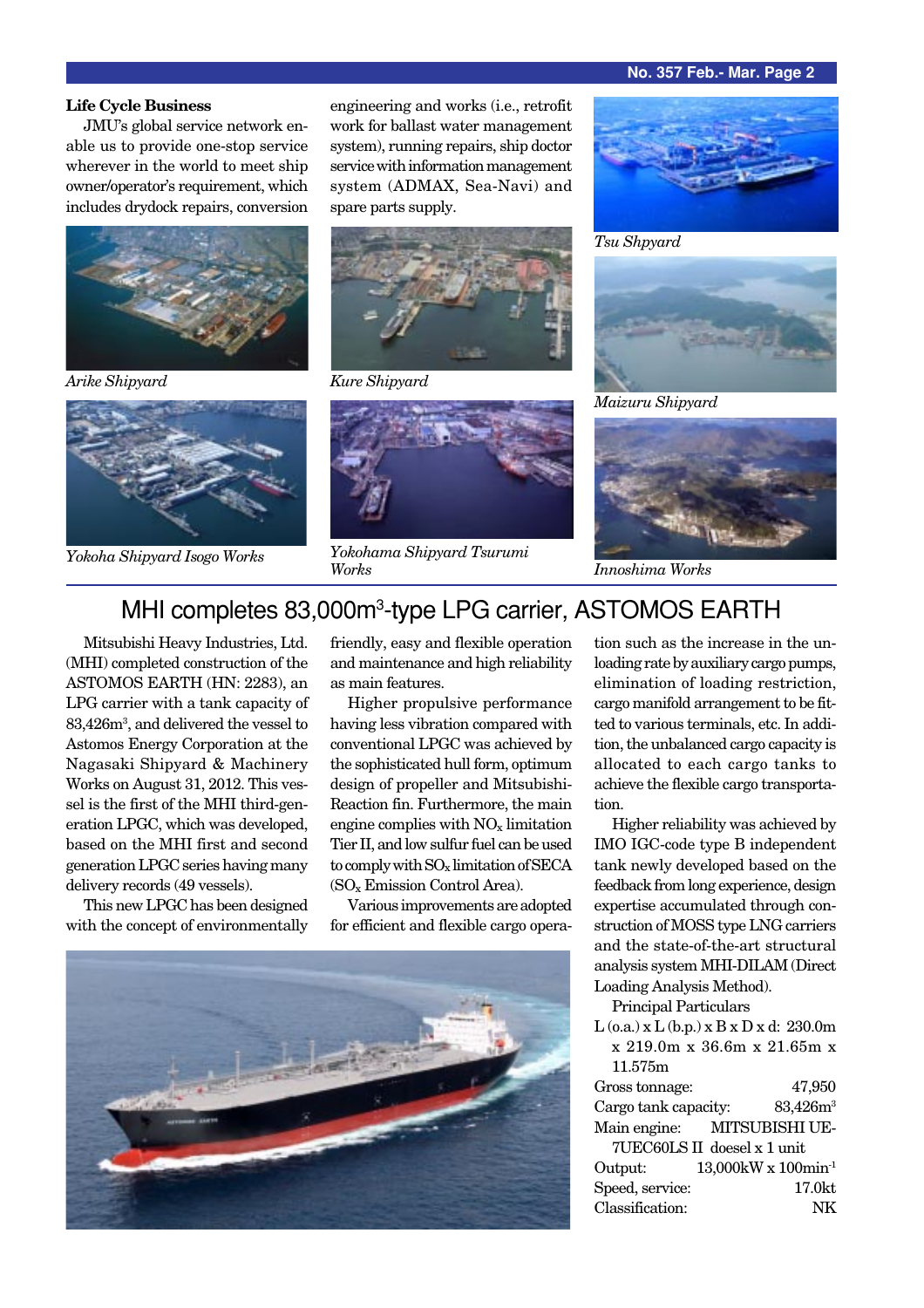### KHI delivers bulk carrier NEUTRINO to Southern Pacific Holding

Kawasaki Heavy Industries, Ltd. delivered the 58,612DWT bulk carrier, NEUTRINO (HN: 1697), to Southern Pacific Holding Corporation at its Sakaide Works on October 12, 2012. The vessel is the 21st state-ofthe-art bulk carrier of the 58,000DWT series developed by Kawasaki.

The vessel has a flush deck with a

forecastle and five holds that are designed for optimum transport of grains, coals, ores, and steel products. Four 30t deck cranes are installed along the center in between hatch covers to facilitate cargo handling at ports that lack cargo handling facilities.

The vessel employs the latest in technology to achieve maximum fuel



economy, including an energy-saving main diesel engine, highly efficient propellers, the Kawasaki rudder bulb system with fins (RBS-F), as well as a bow designed to reduce wave resistance, which all contribute to the vessel's enhanced propulsion performance.

The main engine and generator engine comply with Tier II NOx emission standards set by the International Convention for the Prevention of Pollution from Ships.

Principal particulars

 $L$  (o.a.)  $x L$  (b.p.)  $x B x D x d$ : 197.00m x 194.00m x 32.26m x 18.10m x 12.65m DWT/GT: 58,612t/33,084 Cargo hold capacity:  $73,614m<sup>3</sup>$ Main engine: Kawasaki-MAN B&W 6S50MC-C7 diesel x 1 unit MCR: 8,630kW x 116rpm Speed, service: about 14.5kt Complement: 25 Classification: NK Registry: The Marshall Islands Delivery: October 15, 2012

### Imabari constructs 200th 28,000DWT bulk carrier

The Imabari Shipbuilding Company group completed construction of the 200th 28,000DWT type bulk carrier, KING RICE, at the shipyard of I-S Shipyard Co., Ltd. on October 29, 2012. It was a commemorative event for the group.

The first vessel of the 28,000DWTtype bulker series was the STELLAR BENY completed in 1990, and the group achieved building of the 100th vessel of the same series in March 2009. During the period of 19 years, vessels of the series gradually gained reputation in shipping areas. 200th delivery has been attained in three years and six months following the 100th vessel, thanks to the reputation widely known as "IMABARI 28" by the ship owners and operators worldwide.

For the future, the Imabari group will hold the basic concept at the initial development stage of the 28,000DWT bulk carrier and continue to develop the vessel to be eco-friendly and fuel-conscious by considering oilcost increase and the environmental conservation.

Principal particulars (KING RICE) Builder: I-S Shipyard Co., Ltd. Ship type: Bulk carrier

 $L$  (o.a.) x  $B$  x  $D$  x d: 169.5m x 27.2m x 13.6m x 9.8m DWT/GT: 28,000t/17,070 Main engine: Hitachi-MAN B&W 6S42MC (Mark 6) diesel x 1 unit Output: 5,850kW x 129rpm Speed, service: 14.0 Completion: Oct. 29, 2012

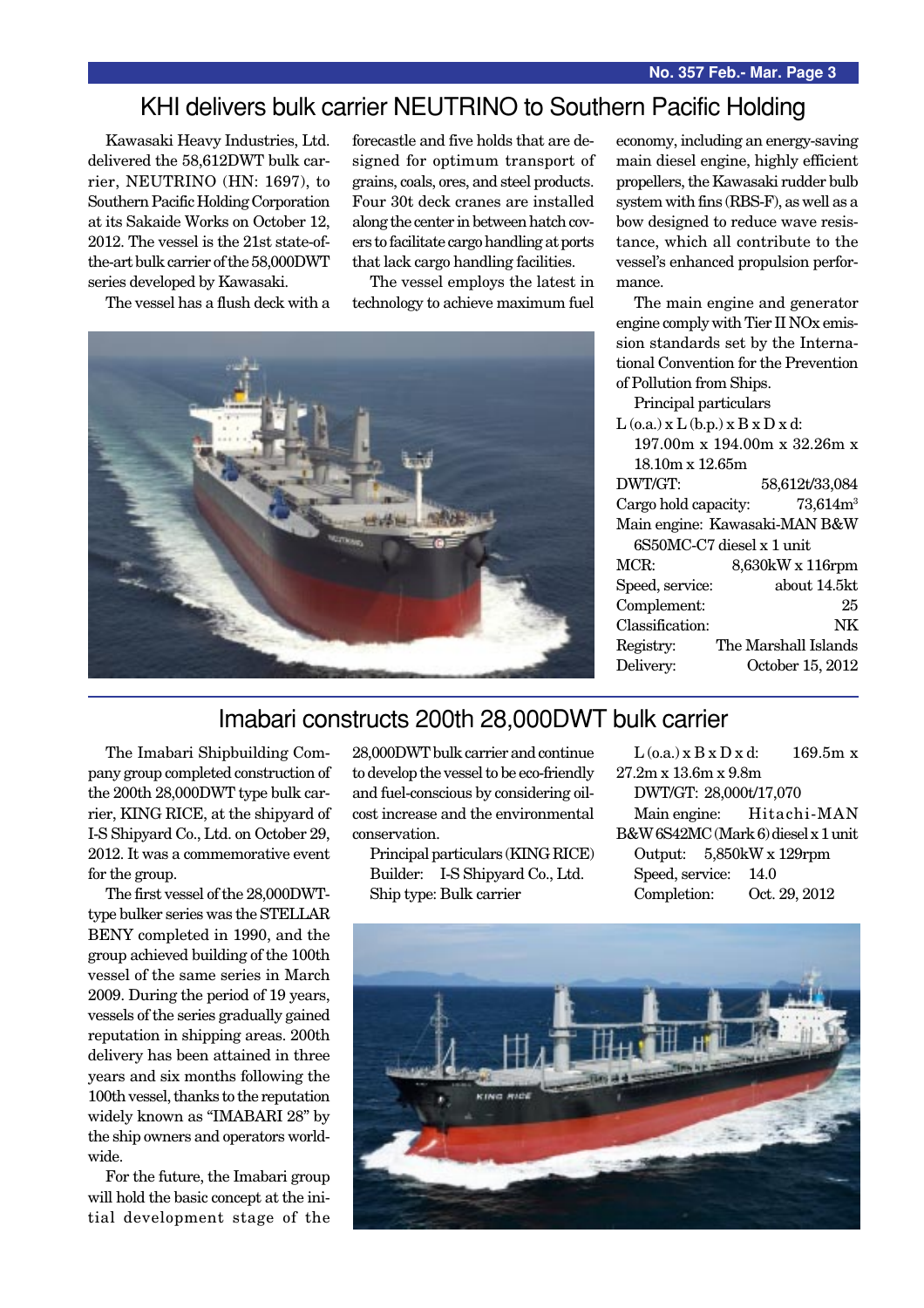### MES Delivers 72,800DWT open-hatch type general cargo carrier **—1st vessel of open hatch series with 86,600m3 capacity—**

Mitsui Engineering & Shipbuilding Co., Ltd. (MES) recently completed an open hatch type general cargo carrier of 72,800DWT, RAVEN ARROW (HN: 1836), which had been under construction at its Chiba Works, and delivered it recently to her owner Mi-Das Line S.A., Panama.

The vessel has a large cargo hold capacity of more than 86,600m<sup>3</sup> and is the 1st vessel of its series.

- 1. The Vessel is one of the largest open hatch general cargo carriers in the world with eight box-shaped cargo holds and four jib cranes for handling cargo.
- 2. The vessel has three pairs of piggyback-type hatch covers to have large hatch openings.
- 3. The vessel has large hatch openings, which has no protruding object, and higher structural reliability with the characteristic structure of the hatch corners.
- 4. In consideration of carrying forest products, bulkheads of cargo hold have no protruding objects and dehumidifier system is provided.
- 5. Fittings for container and packaged lumber loading are fitted on the hatch covers.
- 6. A hydrodynamic energy saving device on the rudder achieves good propulsive performance.
- 7. MITSUI-MAN B&W Diesel Engine 5S60ME-C8 is a light, compact and high output electronically controlled engine complying with MARPOL NO<sub>x</sub> restriction for exhaust gas.
- 8. The bow thruster and high-lift rudder enables good maneuverability in port.
- 9. The vessel has a ballast water treatment system for protection of marine environment in advance of forthcoming entry into force of Ballast Water Management Convention.



 $L$  (o.a.)  $x L$  (b.p.)  $x B x D$ : about 210.00m x 202.00m x 36.00m x 20.20m

Principal Particulars

| DWT/GT:         | 72,871t/46,295                |
|-----------------|-------------------------------|
| Main engine:    | Mitsui-MAN B&W                |
|                 | 5S60ME-C8 (Mark 8) diesel x 1 |
| unit            |                               |
| MCO:            | 9,450kW x 89rpm               |
| Speed, service: | $14.5$ kt                     |
| Complement:     | 30                            |
| Classification: | NK                            |
| Registry:       | Panama                        |
| Delivery:       | November 27, 2012             |
|                 |                               |

## Universal completes 180,000DWT bulk carrier, CAPE GENESIS

Universal Shipbuilding Corporation delivered the 180,000DWT Bulk Carrier, CAPE GENESIS, to LEO OCEAN S.A. at the Tsu shipyard on October 25, 2012. This is the fourth vessel of new design series of Dunkirkmax bulk carriers that achieved large deadweight under restrictions for ship's dimensions.

The vessel has double side skin con-



struction for cargo holds and fuel oil tanks in order to reduce flooding risk due to side damage and improve cargo handling.

The vessel is equipped with high propulsion efficiency and energy saving devices, SSD (Super Stream Duct) and Surf-Bulb (Rudder Fin with Bulb), in front of and behind the propeller respectively.

> The bow shape, called the "LEADGE BOW," reduces the added wave resistance not only at the laden condition but also the ballast condition.

Deck machinery such as windlasses, mooring winches, and hatch covers are driven by an electric-motor system for oil leak prevention on the deck.

This vessel is equipped with ME electronic control main engine which enables the combustion conditions to be lower fuel oil consumption and emission at any load by adjusting the fuel injection and exhaust valves electronically.

Principal particulars

|                   | $L$ (o.a.) x $L$ (b.p.) x $B$ x $D$ x d: 292.0m |
|-------------------|-------------------------------------------------|
|                   | x 287.9m x 45m x 24.5m x 18.15m                 |
| DWT/GT:           | 182,097MT/93,031                                |
| Loading capacity: | 193,396m3                                       |
|                   | Main engine: MAN B&W 7S65ME-C                   |
| diesel x 1 unit   |                                                 |

| 15.35kt          |
|------------------|
| 25               |
| NK               |
| October 25, 2012 |
|                  |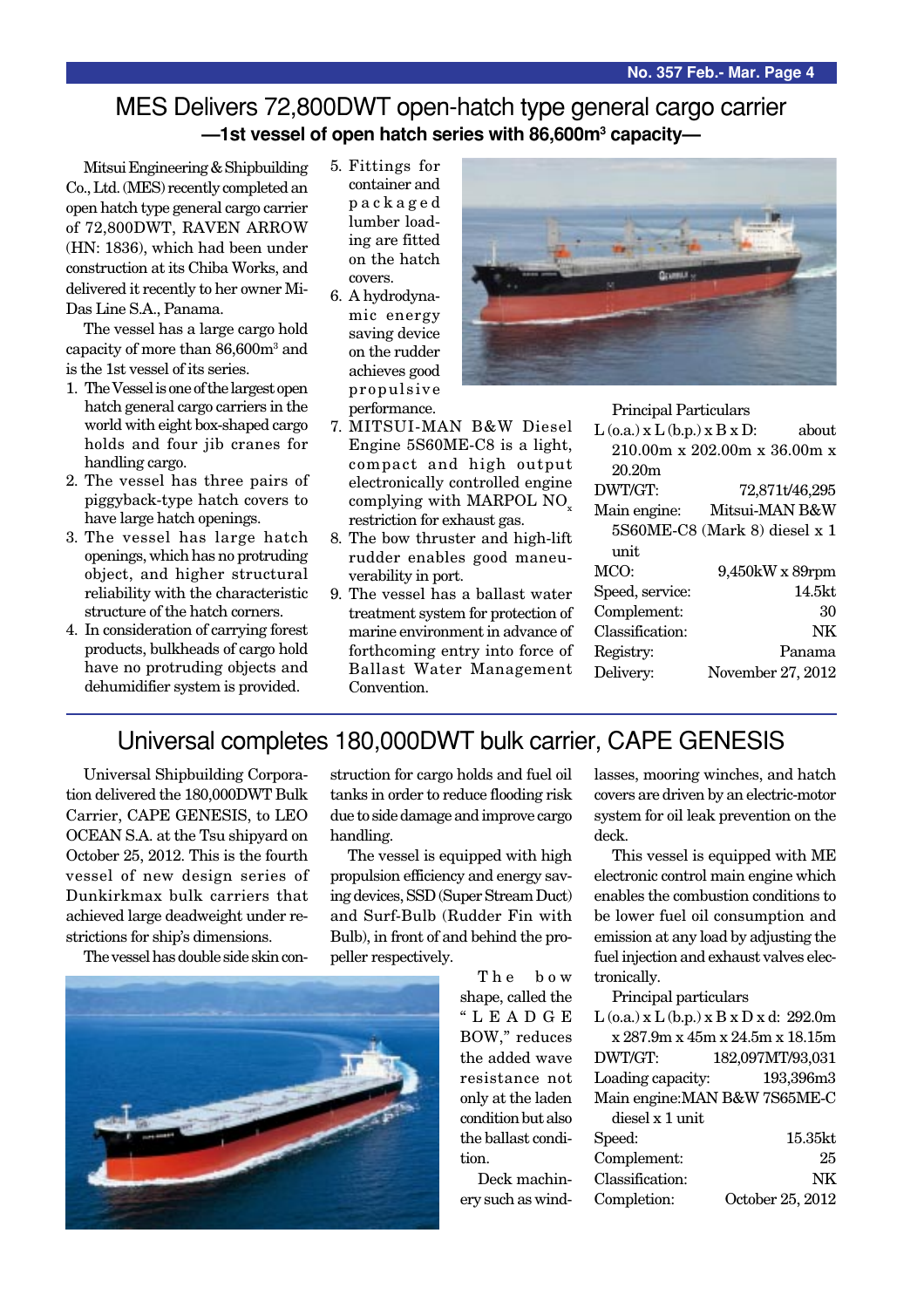#### NAMURA completes post-Panamax bulk carrier, KIYO

Namura Shipbuilding Co., Ltd. delivered the Kiyo, a 92,353DWT bulk carrier at its Imari Shipyard & Works on November 7, 2012. The vessel is the fifth post-Panamax bulk carrier of the 92,000DWT type with the wide breadth. The hull is designed and constructed by complying with the Common Structural Rules (CSR).

The vessel is mainly designed to

carry coal to electric power stations in Japan. The wide beam and shallow draft helps achieve more efficient cargo handling compared with conventional ships engaged in the same trade.

The vessel uses high-performance mooring equipment and large-capacity ballast pumps. The former makes berthing and unberthing easy, and the



latter facilitates cargo-handling operation, respectively.

The main engine is the longstroke, lowspeed, and fuelefficient type. The Namura flow Control Fins (NCF), rudder fins, and a highefficiency propeller are also equipped. The combined use of these contributes to increase propulsive performance.

The central fresh water cooling system is used for cooling the machinery in the engine room to achieve easy maintenance. Water ballast tanks of this bulk carrier conform to the requirements of IMO Performance Standard for Protective Coatings (PSPC).

Principal particulars

| $L$ (o.a.) x B x D x d: 234.90m x 38.00m |                |  |
|------------------------------------------|----------------|--|
| x 20.00m x 12.80m                        |                |  |
| DWT/GT:                                  | 92,353t/50,927 |  |
| Main engine: MAN B&W 6S60MC-C            |                |  |
| (Mark7) diesel x 1 unit                  |                |  |
| Speed, service:                          | about 15.0kt   |  |
| Complement:                              | 25             |  |
| Classification:                          | NK             |  |
| Flag:                                    | Liberia        |  |
|                                          |                |  |

### Oshima completes SAGA FORTUNE, open hatch general cargo carrier

Oshima Shipbuilding Co., Ltd. delivered the 56,023DWT open hatch type general cargo carrier, SAGA FORTUNE, to SAGA Shipholding (Norway) AS on November 6, 2012.

The vessel is suitable to carry a variety of cargoes, such as roll papers, wooden pulp, packaged lumbers, containers, grain, aluminum ingots, industrial vehicles, steel hot coils, steel pipes, sulfur, and other bale and bulk cargoes.

Cargo holds with complete square hatch corners and flush bulkhead surfaces achieves smooth handling of unitized cargoes. High stability hull form is adopted for carriage of cargoes on hatch covers. A hold dehumidifier is installed to keep dry for cargoes that hate dampness such as roll paper, wooden pulp, etc.

Two sets of high performance 42t gantry cranes manufactured by IKNOW Machinery facilitate cargo handling. A protector is also equipped for loading and unloading in bad weather.

For environmental protection, all fuel oil tanks have double side skin construction, and ballast water treatment system manufactured by Optimarin is installed.

Following devices are also installed. A bow thruster and high-lift rudder offer effective maneuverability. A seaworthy bow for achieving excellent seaworthiness is also adopted to improve speed performance under the rough weather conditions (about 5% power saving compared with ordinary bulbous bow). Low-fuel consumption (40% lower EEDI than reference line) is accomplished by new optimized hull form and adoption of "Flipper-Fins"

| which increase propulsive efficiency.    |                               |  |
|------------------------------------------|-------------------------------|--|
| Principal Particulars                    |                               |  |
| $L$ (o.a.) x $L$ (b.p.) x $B$ x $D$ x d: |                               |  |
| 199.90m x 194.00m x 32.26m x             |                               |  |
| $19.50m \times 13.30m$                   |                               |  |
| DWT/GT:                                  | 56,023t/37,441                |  |
| Loading capacity:                        | $64,514m^3$                   |  |
| Main engine:                             | Diesel United                 |  |
|                                          | WARTSILA 6RT-flex50B diesel x |  |
| 1 unit                                   |                               |  |
| MCR:                                     | $9,474kW \times 124.0$ rpm    |  |
| Speed, service:                          | 15.0kt                        |  |
| Classification:                          | <b>DNV</b>                    |  |
| Completion:                              | November 6, 2012              |  |
|                                          |                               |  |